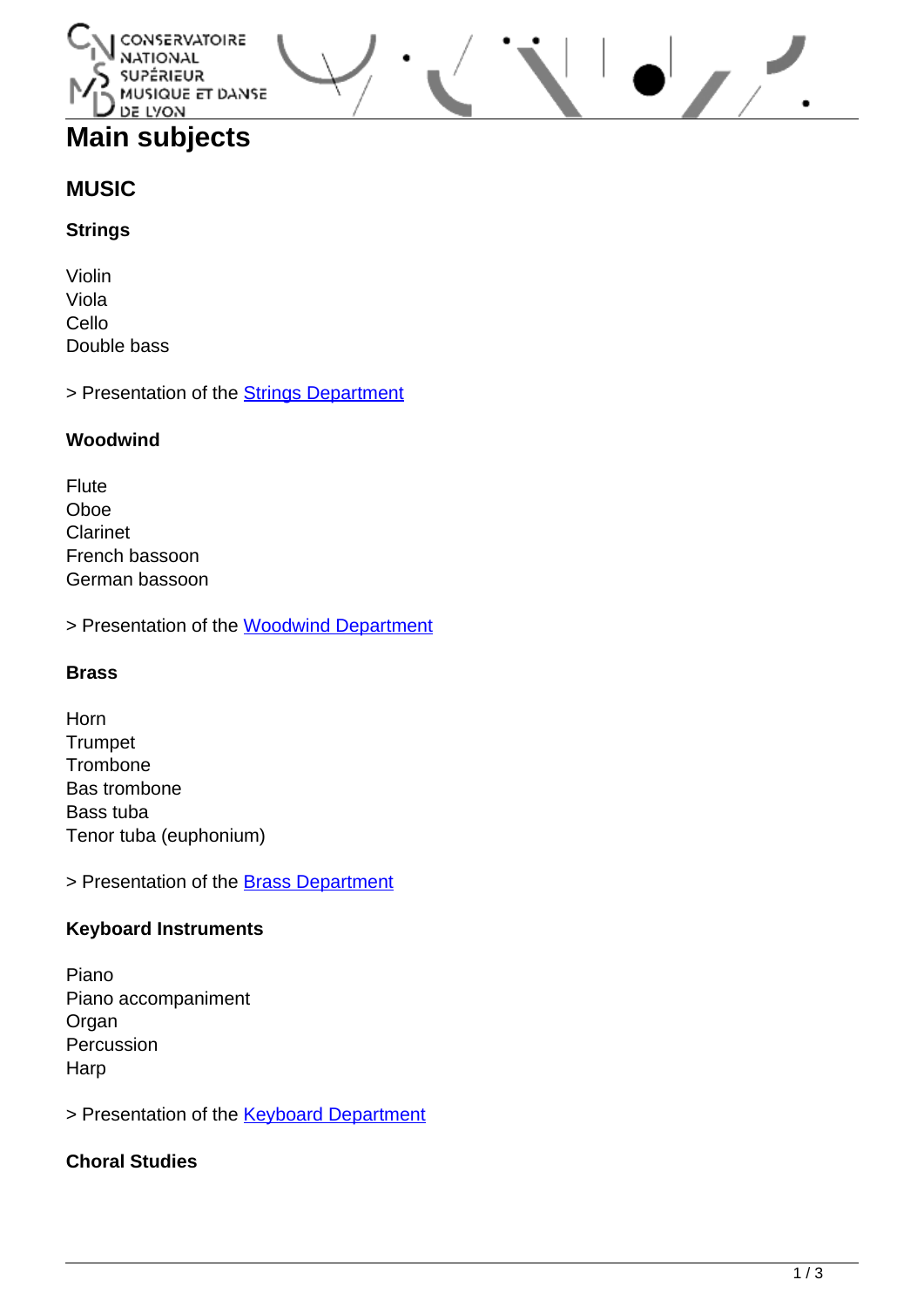

> Presentation of the Department of [Singing and Choral Conducting](http://www.cnsmd-lyon.fr/en-2/courses/department-of-singing-and-choral-conducting)

#### **Early Music**

Basso continuo Harpsichord Lute Viola da gamba Baroque violin Baroque cello **Cornetto** Baroque trumpet **SackbutRecorder** Early music singing Early harp Baroque flute (master's only) Baroque oboe (master's only) Baroque bassoon (master's only)

> Presentation of the Department of **Early Music** 

#### **Chamber Music**

> Presentation of the Department of [Chamber Music](http://www.cnsmd-lyon.fr/en-2/courses/department-of-chamber-music)

#### **Musical Culture**

> Presentation of the Department of **Musical Culture** 

#### **Musical Creation**

Writing (composition, arrangement, orchestration) Composition (instrumental-vocal, mixed, electroacoustic) Film music (composition, image analysis, m.a.o.)

> Presentation of the Department of **Musical Creation** 

# **DANCE**

Classical dance for boys Classical dance for girls Contemporary dance